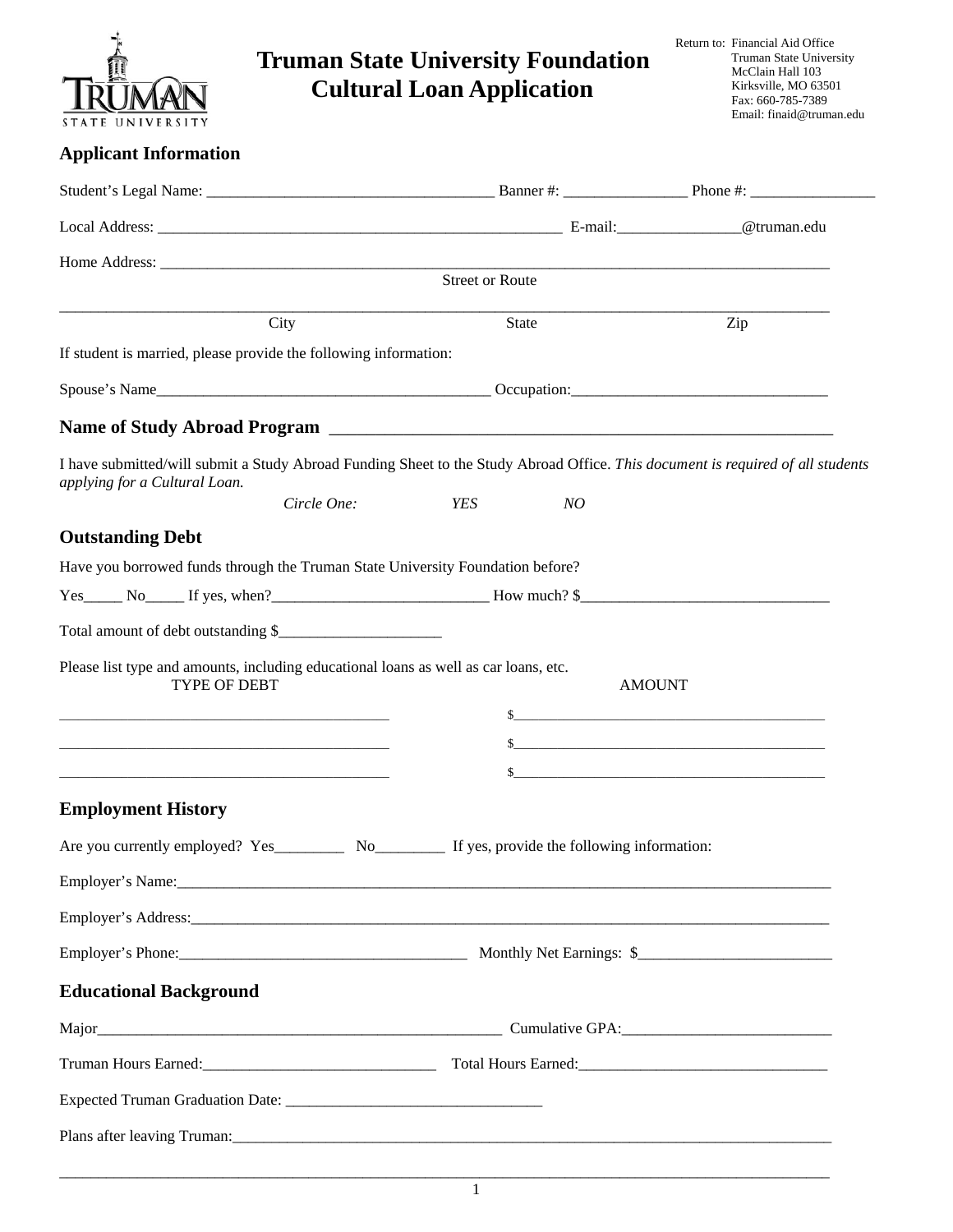#### **REFERENCES (Personal & Credit)**

#### **Personal References**

Please list two personal references with whom you will keep in contact in the future. (Please do not include parents or anyone who resides at the same address as the parents. If you choose to use a Truman employee, only one may be used. Students cannot be used.)

| <b>Street or Route</b> |              |     |
|------------------------|--------------|-----|
| City                   | State        | Zip |
|                        |              |     |
|                        |              |     |
| <b>Street or Route</b> |              |     |
| City                   | <b>State</b> | Zip |
|                        |              |     |
|                        |              |     |
|                        |              |     |
| <b>Street or Route</b> |              |     |
| City                   |              |     |
|                        | <b>State</b> | Zip |
|                        |              |     |
|                        | Telephone:   |     |
|                        |              |     |
| <b>Street or Route</b> |              |     |
| City                   | <b>State</b> | Zip |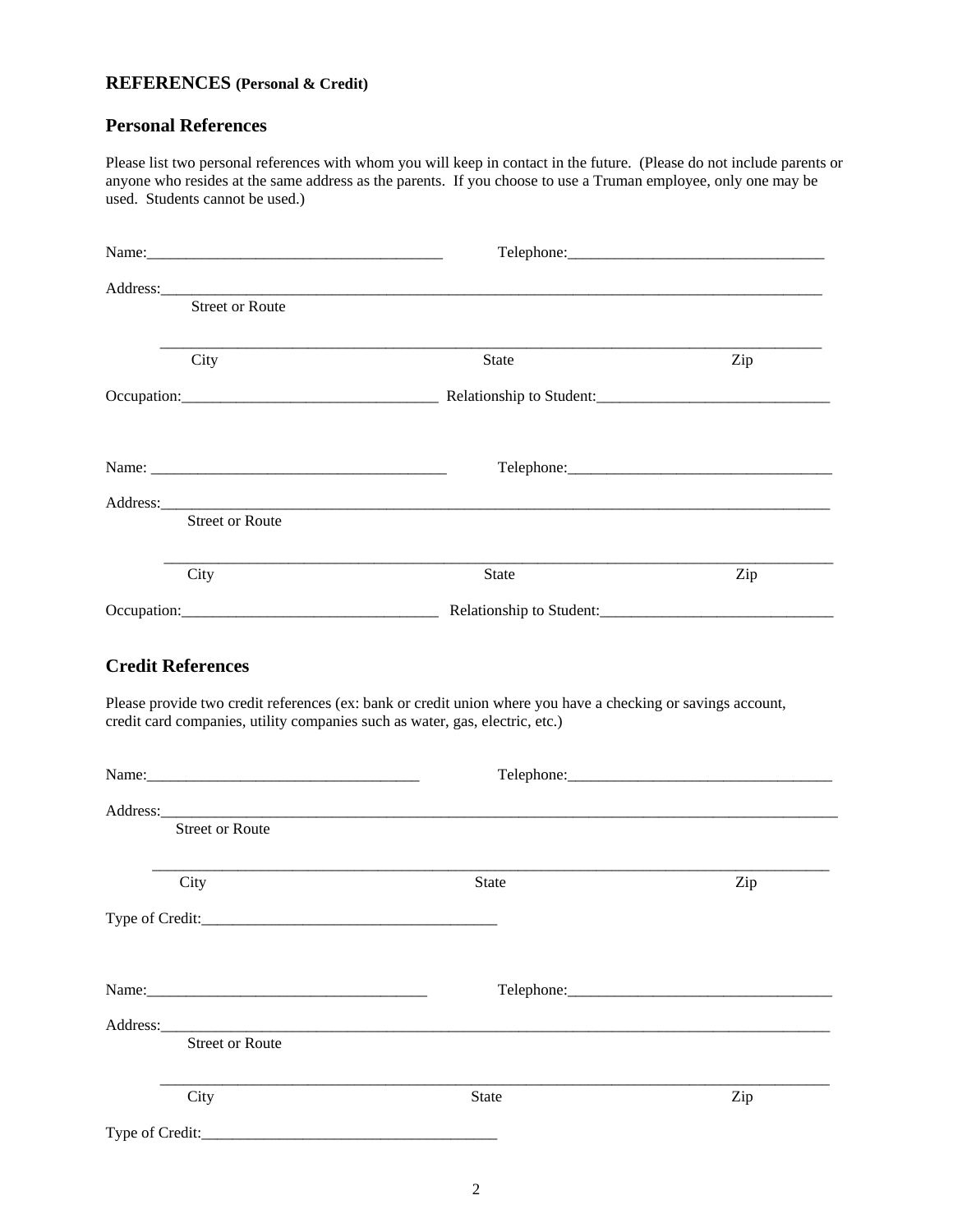### **Repayment**

| If you are married, has your spouse agreed to co-sign the promissory note? Yes_______________ No______________                                                                                                                                                                                                                |                                                                      |     |
|-------------------------------------------------------------------------------------------------------------------------------------------------------------------------------------------------------------------------------------------------------------------------------------------------------------------------------|----------------------------------------------------------------------|-----|
| Have your parents (including married applicants) agreed to guarantee payment of this loan? Yes______ No______<br>(Please note that per Foundation guidelines both parents or another person acceptable to the Foundation must<br>guarantee payment even if the student is considered independent for Financial Aid purposes.) |                                                                      |     |
|                                                                                                                                                                                                                                                                                                                               |                                                                      |     |
|                                                                                                                                                                                                                                                                                                                               |                                                                      |     |
|                                                                                                                                                                                                                                                                                                                               |                                                                      |     |
| <b>Co-Signer's Information</b>                                                                                                                                                                                                                                                                                                |                                                                      |     |
| Please provide the following information for the parents who have agreed to co-sign this loan (two required).                                                                                                                                                                                                                 |                                                                      |     |
|                                                                                                                                                                                                                                                                                                                               |                                                                      |     |
|                                                                                                                                                                                                                                                                                                                               |                                                                      |     |
| City                                                                                                                                                                                                                                                                                                                          | <b>State</b>                                                         | Zip |
|                                                                                                                                                                                                                                                                                                                               |                                                                      |     |
| Martial Status: Married Single Single Social Security Number                                                                                                                                                                                                                                                                  |                                                                      |     |
|                                                                                                                                                                                                                                                                                                                               |                                                                      |     |
| (Spouse of Parent #1 or other single parent)                                                                                                                                                                                                                                                                                  |                                                                      |     |
|                                                                                                                                                                                                                                                                                                                               |                                                                      |     |
|                                                                                                                                                                                                                                                                                                                               |                                                                      |     |
| City                                                                                                                                                                                                                                                                                                                          | State                                                                | Zip |
|                                                                                                                                                                                                                                                                                                                               |                                                                      |     |
| Martial Status: Married_________ Single __________ Social Security Number__________________________                                                                                                                                                                                                                           |                                                                      |     |
|                                                                                                                                                                                                                                                                                                                               |                                                                      |     |
| <b>Eligibility</b>                                                                                                                                                                                                                                                                                                            |                                                                      |     |
| The cultural loan program will fund up to \$6,000 of an approved study abroad trip. Truman sponsored trips are given<br>top priority for funding.                                                                                                                                                                             |                                                                      |     |
|                                                                                                                                                                                                                                                                                                                               |                                                                      |     |
|                                                                                                                                                                                                                                                                                                                               |                                                                      |     |
|                                                                                                                                                                                                                                                                                                                               |                                                                      |     |
| The information included on this application is true and correct to the best of my knowledge.                                                                                                                                                                                                                                 |                                                                      |     |
| Signature of Applicant                                                                                                                                                                                                                                                                                                        | Date                                                                 |     |
|                                                                                                                                                                                                                                                                                                                               | Please submit the completed application to the Financial Aid Office. |     |
| <b>FUNDS ARE RELEASED TO THE STUDENT ONLY AFTER PROGRAM COSTS ARE PAID.</b>                                                                                                                                                                                                                                                   |                                                                      |     |
|                                                                                                                                                                                                                                                                                                                               |                                                                      |     |